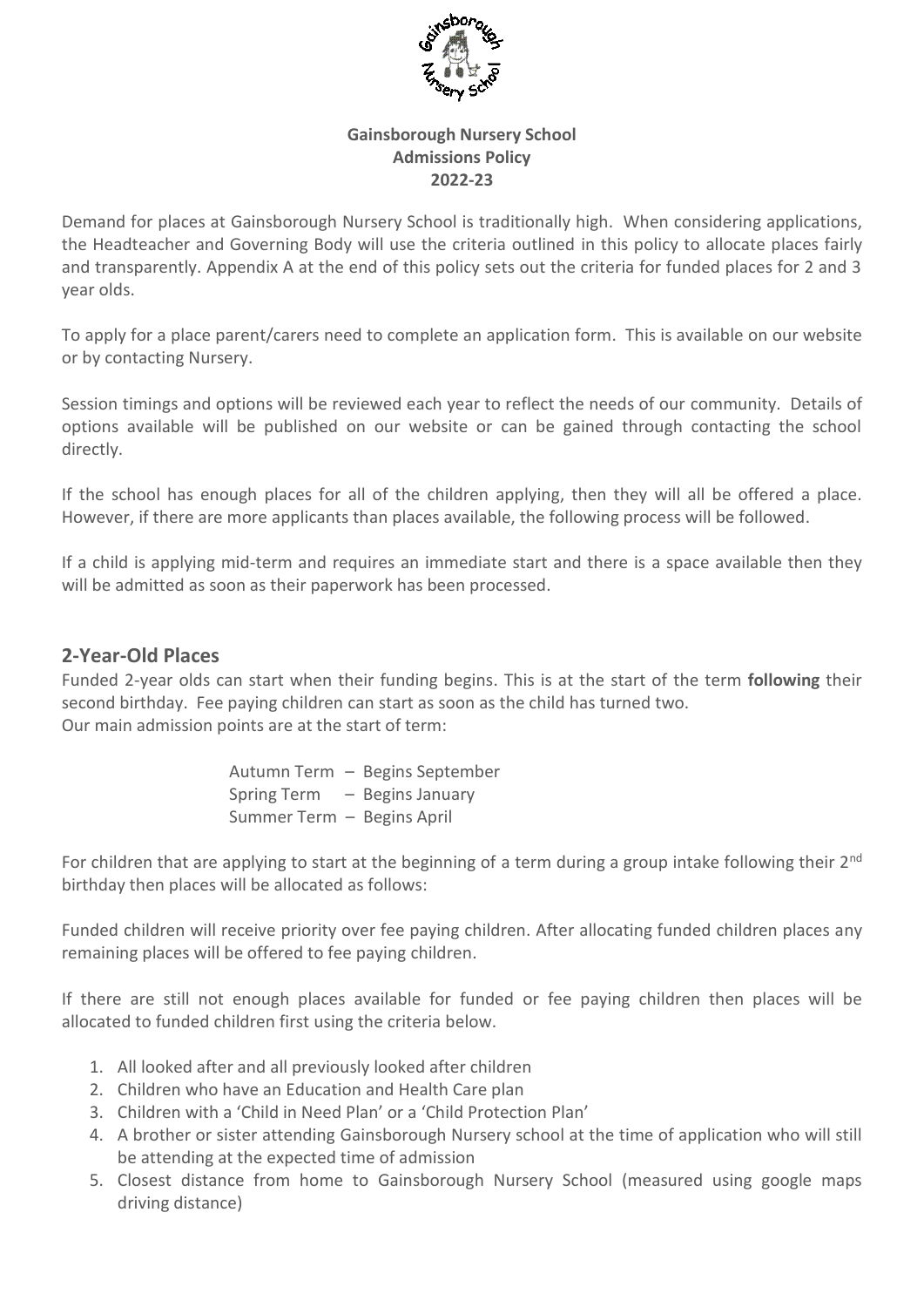

# **3 and 4-year-old places**

Children already in our two-year-old class will automatically move to our 3 and 4-year-old room. They are guaranteed a place and do not need to reapply.

Children that are not already in Nursery can apply for a space from the term **after** they turn 3.

- Children that are born before August  $31^{st}$  can apply for a place from the following September
- Children born between September  $1^{st}$  and December  $31^{st}$  can apply for a place from the following January.
- Children born between January  $1^{st}$  and March  $31^{st}$  can apply for a place from the following April.

Each term, applications will be split in to 30 hour and 15 hour applications. The number of spaces available will be evenly split between these two application groups. For the purposes of this exercise children that are entitled to 30 hours but only wish to take the 15 hours option at Gainsborough Nursery School will be considered '15 hours children'.

Both the 15 hour applications and the 30 hour applications will be allocated places following the order of the following criteria:

- 1. All looked after and all previously looked after children
- 2. Children who have an Education and Health Care plan
- 3. Children with a 'Child in Need Plan' or a 'Child Protection Plan'
- 4. A brother or sister attending Gainsborough Nursery school at the time of application who will still be attending at the expected time of admission
- 5. Children who will be taking either a full 15 hours or a full 30 hours entitlement with us
- 6. Closest distance from home to Gainsborough Nursery School (measured using google maps driving distance)

Once all 15 and 30 hour places have been allocated, any remaining spaces will be offered by continuing to use the criteria above until all applicants have a place or until the school has reached its maximum admission number. If distance is not sufficient to distinguish between applicants for a last remaining place then a lottery will be conducted.

In the event that one 15 hour session (e.g. mornings) has more applicants than places and we still have other 15 hour sessions available, children who meet criteria 1-4 will be offered a place first then all remaining children will be entered in to a ballot for the remaining available places. This gives each and every child an equal chance of being allocated a place for the session that they requested. All applicants' names will be placed in a box and will be drawn out and recorded one by one until all session places have been filled. Twins/triplets will be treated as one application for the purposes of the ballot to ensure they can attend the same session times. The ballot committee will consist of the Head teacher, Senior Administrator and a member of the Governing Body. Applicants who were not successful in the ballot will receive an offer of a place in the alternative available session.

We will retain a list of unsuccessful applicants and in the event of spaces becoming available during the academic year, they will be offered from the waiting list in line with the admissions criteria given above.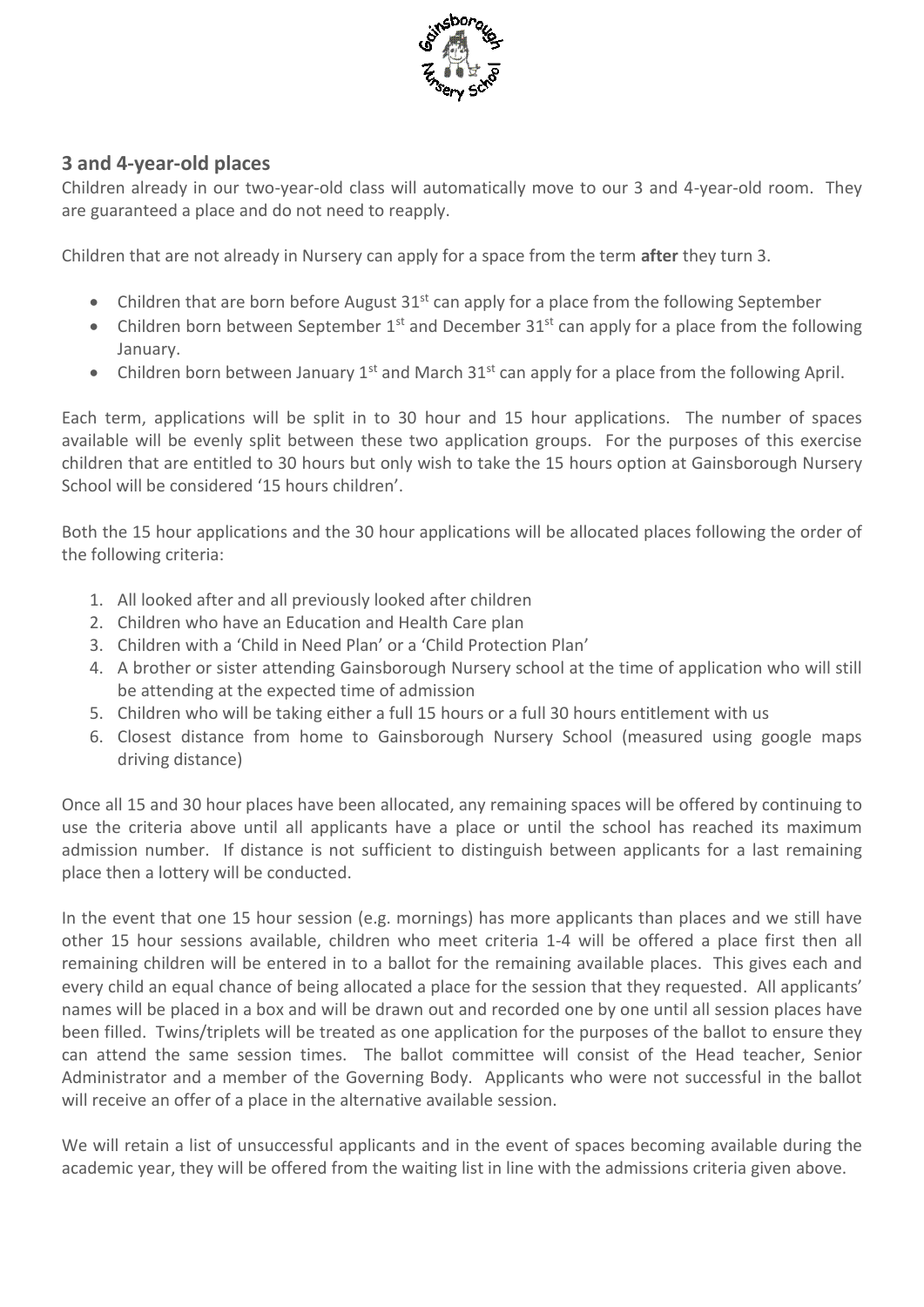

Should parents/carers turn down an offer of a place due to it not being their preferred session, their child's name will go on a waiting list for consideration if a vacancy arises during the year. However, if a child is already attending the Nursery (having accepted a place even though it was not their preferred session) then that child will be offered the vacant place first.

Once we have made an offer we can consider withdrawing the place in the following cases:

- Where a fraudulent or intentionally misleading application led to an offer of a place. For example, a false address was given which denied a place to a child with a stronger claim.
- Where parents/carers do not respond to our offer or any of our follow-up letters.
- Where an error has led to an offer of a place.

#### **ADDITIONAL NOTES**

The Governors and Head teacher of the school are responsible for publishing this policy. Parents and carers should contact the school for more details.

There is no legal requirement that nursery children must have a place in a class or school and as such, there is no right of appeal against a decision not to offer a child a place at a particular nursery school or class.

Attendance at the nursery will not guarantee admission to any Reception class and does not give advantage to the child's application to any Reception class.

A separate application for admission to Reception class will always have to be made.

Lincolnshire County Council has an inclusive education policy and children will not be discriminated against as laid down by the Sex Discrimination Act 1975, The Race Relations Act 1976 as amended by the Race Relations (Amendment) Act 2000, The Human Rights Act 1998 and The Special Educational Needs and Disability Discrimination Act 2002. This includes reasons such as:

- Developmental delays, e.g. a child's self-help skills are delayed affecting activities such as dressing, feeding or toilet training.
- Additional educational needs, including emotional or behavioural difficulties.
- Physical or sensory impairment.

## **Looked after and post looked after: Definition**

Sometimes referred to as child in public care, a looked after child is a child in the care of the local authority or is provided with accommodation by a Local Authority in accordance with section 22(1) of the Children's Act 1989, at the time of application. Previously looked after children are children who were looked after, but ceased to be so because they were adopted or became subject to a child arrangement order or special guardianship order.

#### **Children in Need: Definition**

Section 18 (10) Children Act 1989 says that a child is defined as being in need if: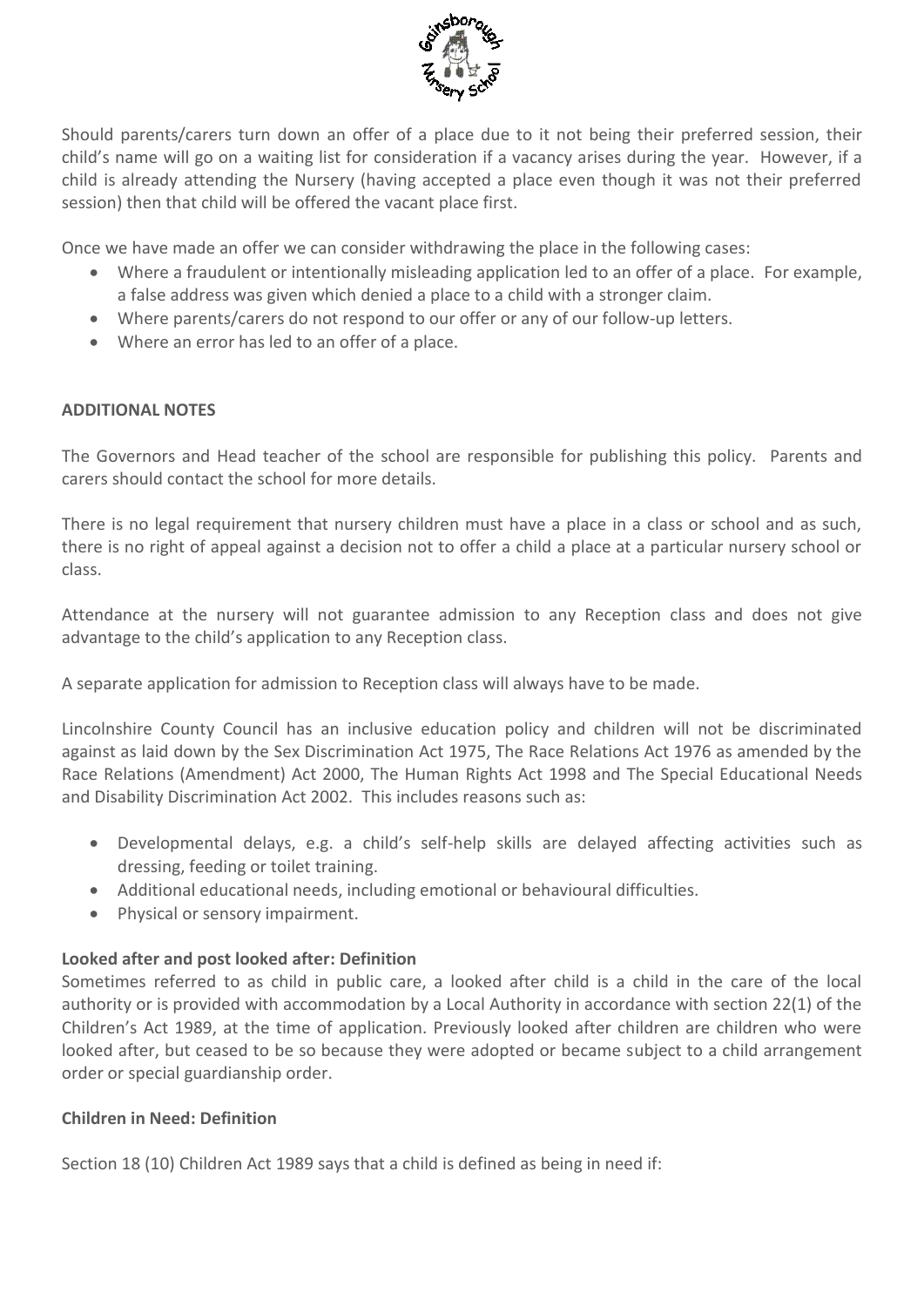

- a) he is unlikely to achieve or maintain, or to have the opportunity of achieving or maintaining, a reasonable standard of health or development without the provision for him of services by a Local Authority under Part III of the Children Act 1989, or
- b) his health or development is likely to be significantly impaired or further impaired, without the provision for him of such services, or
- c) he is disabled.

In practice any child who meets the following criteria should be regarded as a Child in Need:

- Those referred by Social Services, with particular reference to those considered to be at risk in terms of child abuse
- Those with a Child in Need Plan
- Those with a Child Protection Plan

## **Brother or sister attending the school at the time of application, or who will be attending the school at the expected time of admission.**

In all cases both siblings must live at the same address.

A sibling is defined as;

- a brother or sister who shares the same biological parents
- a half-brother, half-sister, step-brother or step-sister
- a legally adopted child,
- a child legally adopted by a biological or step-parent

## **Home Address**

By home we mean the address where the child lives for the majority of term time with a parent as defined in section 576 of the Education Act 1996 who has parental responsibility for the child as defined in the Children Act 1989.

Where a child lives normally during the school week with more than one parent at different addresses, the home address for the purposes of school admissions will be the one where the child spends the majority of term time. If a parent can show that their child spends an equal amount of time at both addresses during school term time, they can choose which address to use on the application.